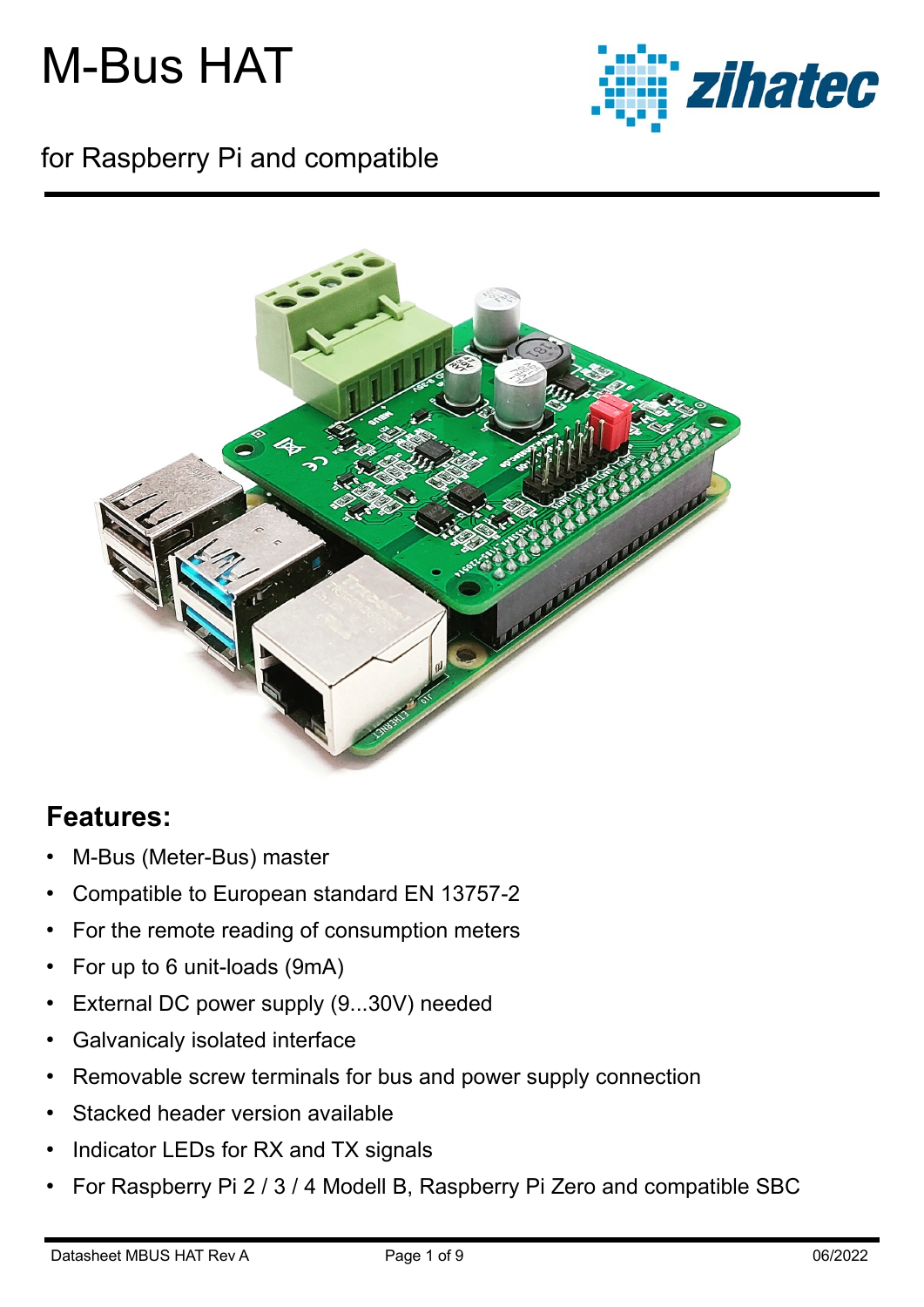![](_page_1_Picture_1.jpeg)

### for Raspberry Pi and compatible

![](_page_1_Figure_3.jpeg)

### **Compatibility :**

![](_page_1_Picture_5.jpeg)

**Raspberry Pi B+, 2 B, 3 B, 3 B+ Raspberry Pi 4 B**

![](_page_1_Picture_7.jpeg)

![](_page_1_Picture_9.jpeg)

![](_page_1_Picture_11.jpeg)

**Raspberry Pi A+, 3 A+ Raspberry Pi Zero (w) & Zero2**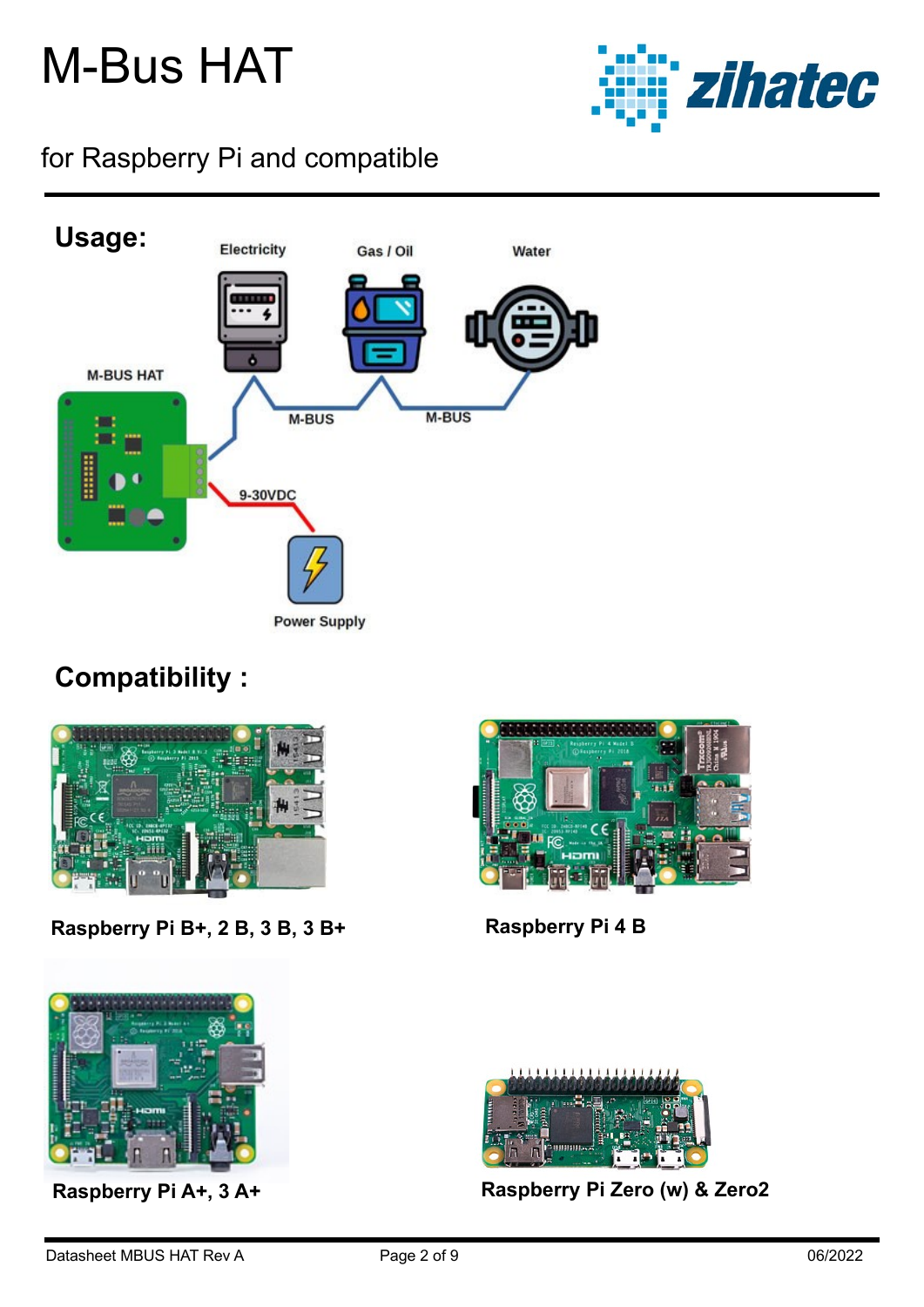![](_page_2_Picture_1.jpeg)

for Raspberry Pi and compatible

#### **Part number table:**

| Part-No.        | <b>FAN</b>    | <b>Version</b>       |
|-----------------|---------------|----------------------|
| <b>RPIHTMB</b>  | 0676424951404 | With standard header |
| <b>RPIHTMBS</b> | 0676424951411 | With stacked header  |

![](_page_2_Picture_5.jpeg)

**standard header stacked header** 

### **Used Raspberry Pi Pins:**

Depending on the selected UART via jumper K5 different pins are used:

| <b>Function</b> | <b>UART0</b>         | UART3            | UART4             | UART5       |  |
|-----------------|----------------------|------------------|-------------------|-------------|--|
| <b>GND</b>      | PIN 6, 9, 14, 25, 39 |                  |                   |             |  |
| 3,3V            | PIN <sub>1</sub>     |                  |                   |             |  |
| 5V              | PIN 2, 4             |                  |                   |             |  |
| <b>TX</b>       | GPIO14 (8)           | <b>GPIO4 (7)</b> | <b>GPIO8 (24)</b> | GPIO12 (32) |  |
| <b>RX</b>       | GPIO15 (10)          | GPIO5 (29)       | GPIO9 (21)        | GPIO13 (33) |  |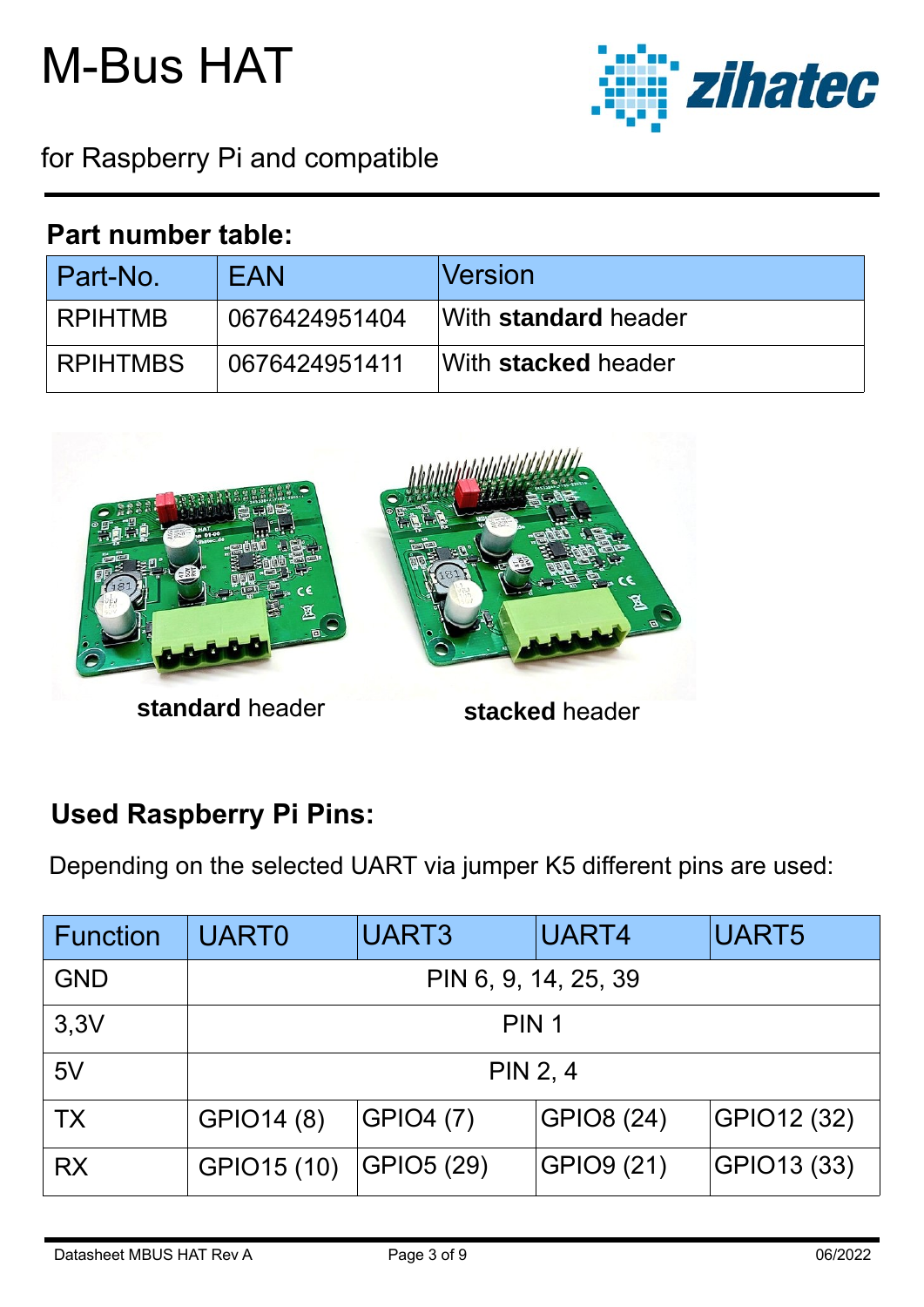![](_page_3_Picture_1.jpeg)

for Raspberry Pi and compatible

### **Control Elements:**

![](_page_3_Picture_4.jpeg)

- Power and M-Bus terminal
- headers for Raspberry Pi (on backside)
- Indicator LEDs
- Jumper K5 for UART configuration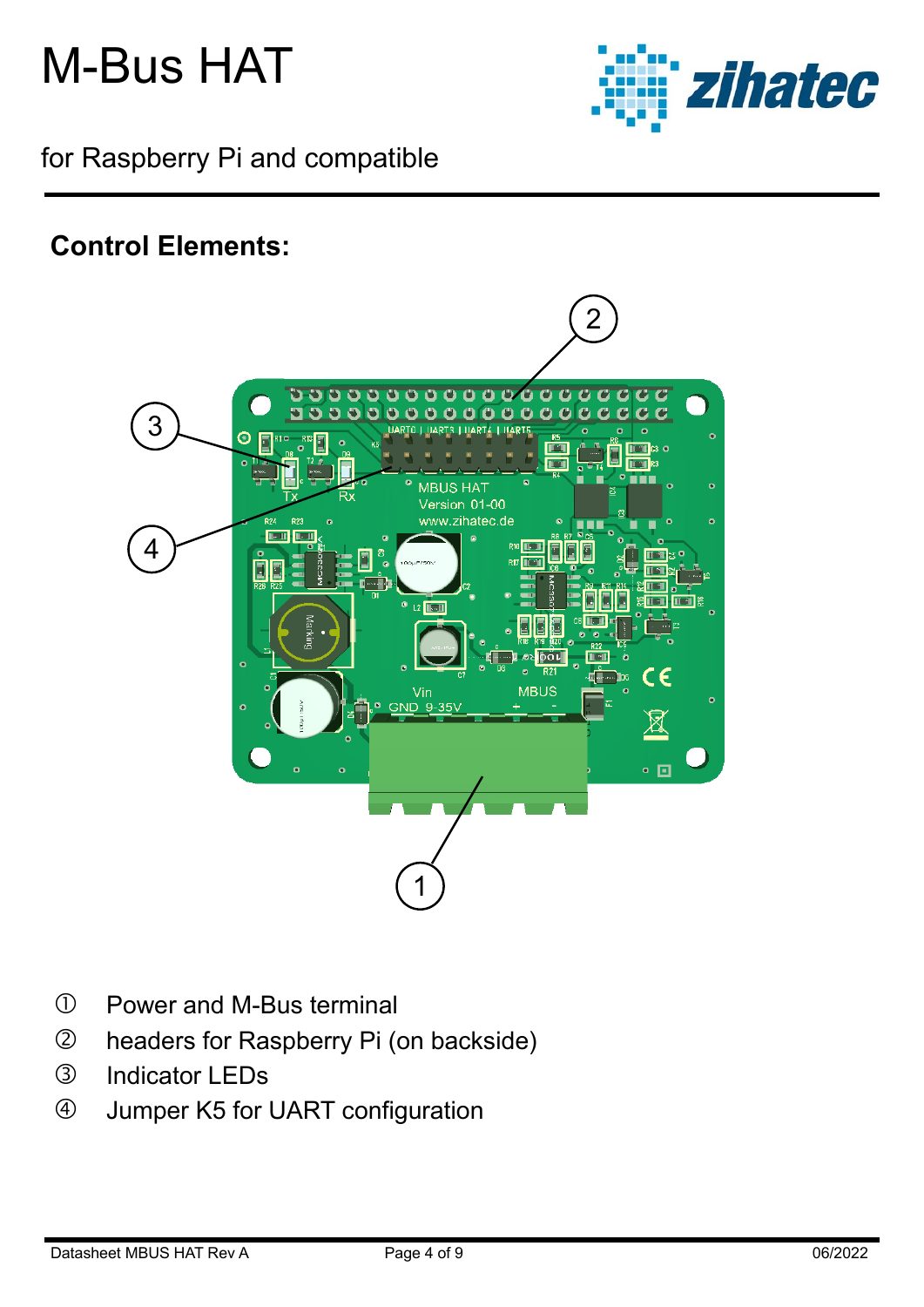zihatec

for Raspberry Pi and compatible

## **UART configuration via Jumper K5:**

When using a Raspberry Pi 4, other UARTs can be selected alternatively via jumper K5 besides UART0:

![](_page_4_Figure_5.jpeg)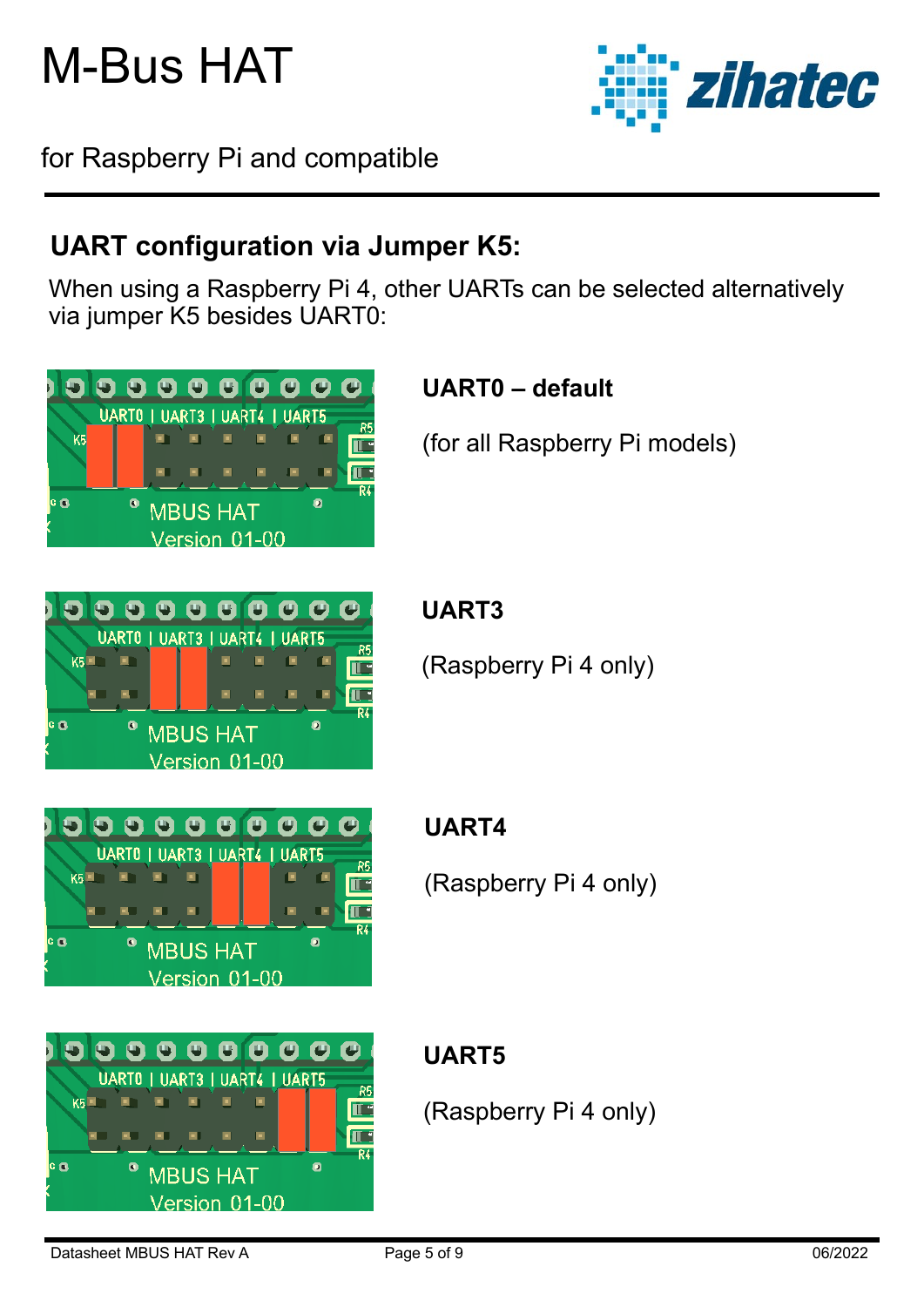![](_page_5_Picture_1.jpeg)

for Raspberry Pi and compatible

### **UART(0) Configuration (all Raspberry Pi models):**

The easiest way is to use the raspi-config tool to enable the UART to the GPIO14/15 pins.

take a fresh Raspbian image

sudo raspi-config

goto '3 Interfacing Options'

goto 'I6 Serial Port'

'Would you like a login shell to be accessible over serial?' --> NO

'Would you like the serial port hardware to be enabled?' --> YES

Finish raspi-config

sudo echo "dtoverlay=disable-bt" | sudo tee -a /boot/config.txt

sudo systemctl disable hciuart

reboot the Raspberry Pi

Now you can access the UART via **/dev/serial0**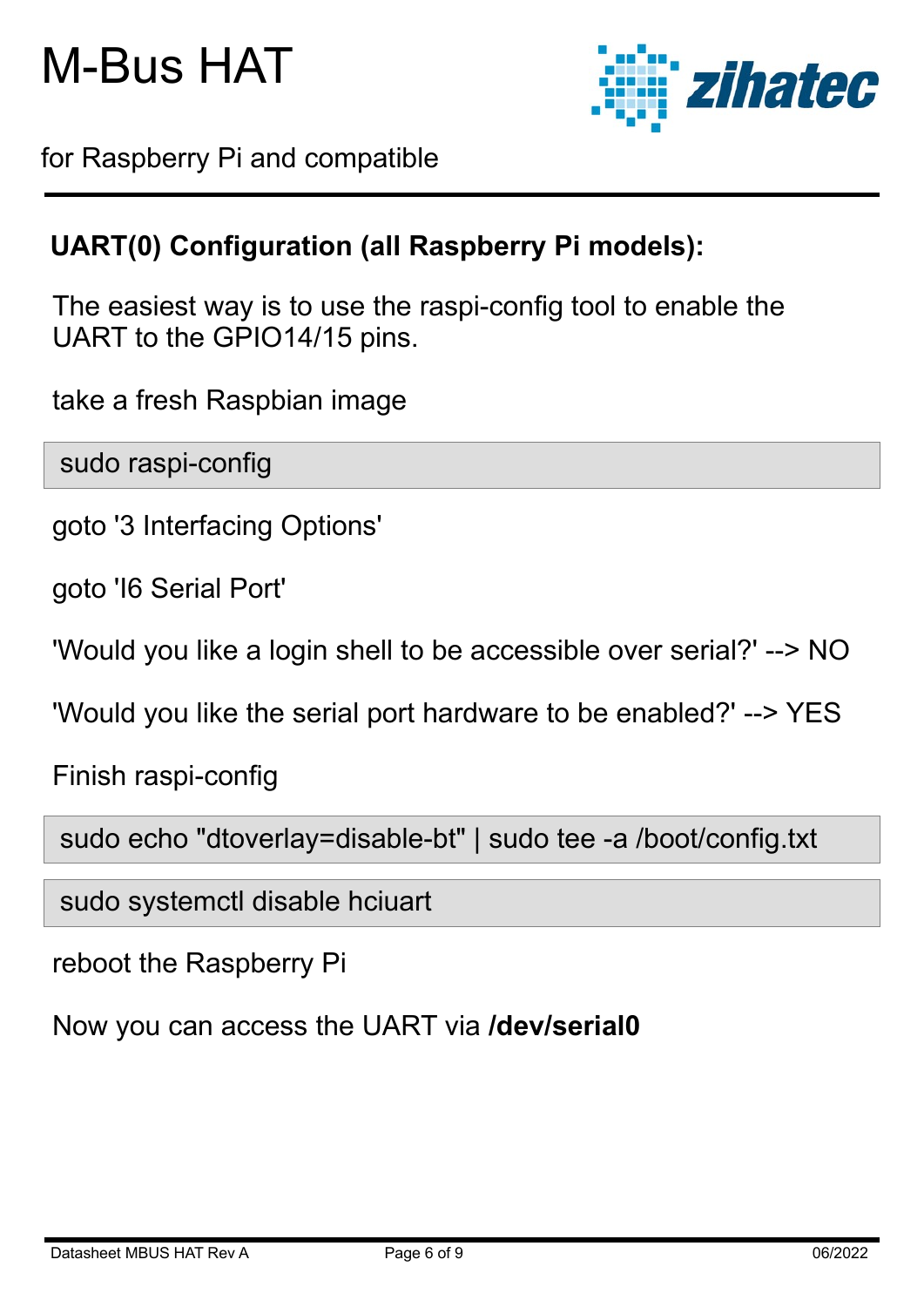![](_page_6_Picture_1.jpeg)

for Raspberry Pi and compatible

### **UART3-5 Configuration (for Raspberry Pi 4 only):**

The new Pi-4 features additional hardware UART ports. Our M-BUS HAT can use the additional UARTS 3 – 5. You can enable the additional UARTs by editing the /boot/config.txt file:

sudo nano /boot/config.txt

For UART3 add the following line at the end of the file:

dtoverlay=uart3

If you want to enable more or another UART change this line to uart4 or uart 5 or add some additional lines.

reboot the Raspberry Pi!

ls /dev/ttyAMA\*

You should see in minimum /dev/ttyAMA0. This is the first enabled UART. If you have more UARTs enabled, you will see more additional entries /dev/ttyAMA1 etc.

Now you can access the UART3 via **/dev/ttyAMA0**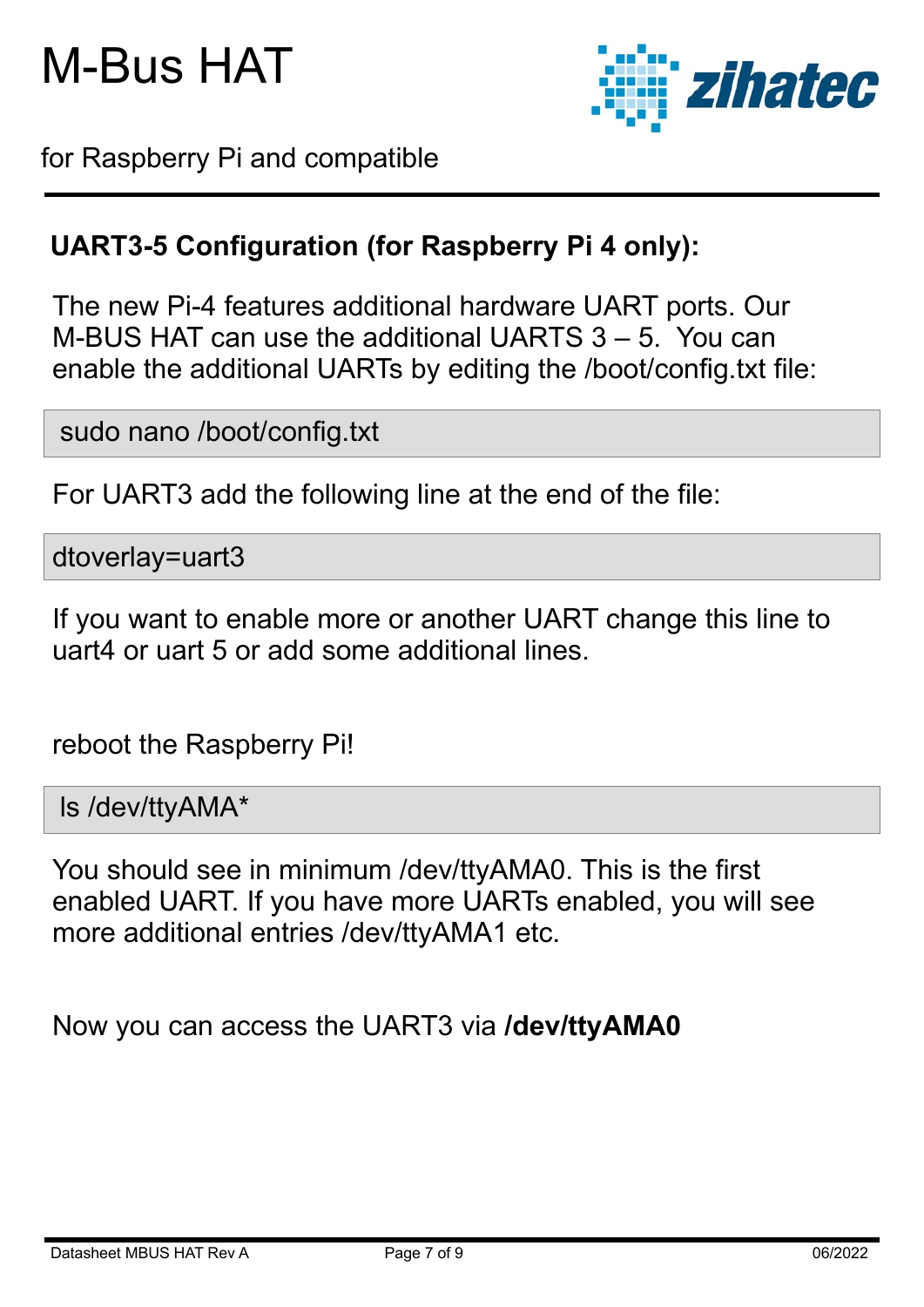![](_page_7_Picture_1.jpeg)

for Raspberry Pi and compatible

### **Using libmbus (C++) library and utility:**

Libmbus by Raditex Control is an open-source library for Linux. For more information see http://www.rscada.se/libmbus

Installation:

sudo apt-get install -y cmake

sudo git clone https://github.com/rscada/libmbus.git

cd libmbus

sudo ./build.sh

sudo make install

cd bin

sudo ln -s /usr/local/lib/libmbus.so.0 /usr/lib/libmbus.so.0

#### Usage for UART0:

./mbus-serial-scan -d -b 2400 /dev/serial0

(will list all connected M-Bus slave devices)

./mbus-serial-request-data -d -b 2400 /dev/serial0 10

(will read out the M-Bus device with address 10)